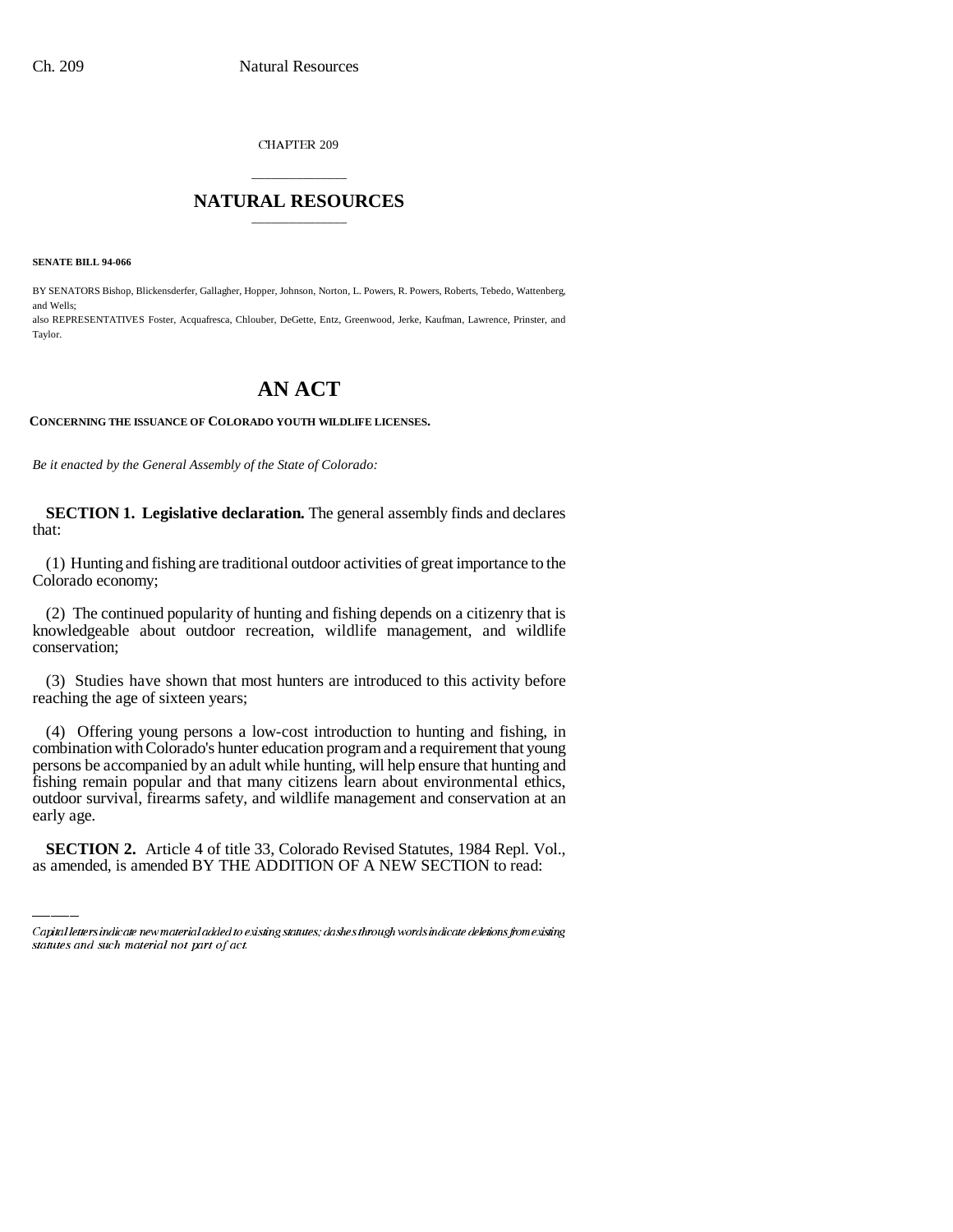**33-4-117. Youth licenses - special restrictions and privileges.** (1) ON OR AFTER JANUARY 1, 1995, ANY PERSON UNDER THE AGE OF SIXTEEN YEARS MAY OBTAIN A COMBINATION YOUTH SMALL GAME HUNTING, FURBEARER, AND FISHING LICENSE, ISSUED PURSUANT TO SECTION 33-4-102  $(1.4)$  (x), FOR A FEE OF ONE DOLLAR UPON SHOWING A HUNTER EDUCATION CERTIFICATE AS REQUIRED BY SECTION 33-6-107 (8). SAID ONE-DOLLAR FEE INCLUDES THE SEARCH AND RESCUE FUND SURCHARGE IMPOSED UNDER SECTION 33-1-112.5 (2) (a).

(2) EVERY PERSON HUNTING WITH A COMBINATION YOUTH SMALL GAME HUNTING AND FURBEARER LICENSE SHALL AT ALL TIMES BE ACCOMPANIED BY A PERSON EIGHTEEN YEARS OF AGE OR OLDER AS REQUIRED BY SECTION 33-6-107 (3.5); EXCEPT THAT A PERSON OF ANY AGE WHO PURCHASES A SMALL GAME HUNTING LICENSE ISSUED PURSUANT TO SECTION 33-4-102 (1.4) (f) OR A FURBEARER LICENSE ISSUED PURSUANT TO SECTION 33-4-102 (1.4) (h) IS EXEMPT FROM THIS RESTRICTION.

(3) POSSESSION OF A COMBINATION YOUTH SMALL GAME HUNTING, FURBEARER, AND FISHING LICENSE ENTITLES THE HOLDER TO ONE-HALF OF THE BAG LIMIT AND ONE-HALF OF THE POSSESSION LIMIT OF FISH AS SET BY THE COMMISSION.

(4) YOUTH BIG GAME LICENSES, ENTITLING THE HOLDER TO HUNT DEER, ELK, OR ANTELOPE, MAY BE PURCHASED BY PERSONS TWELVE TO FIFTEEN YEARS OF AGE FOR THE FEES SPECIFIED IN SECTION 33-4-102 (1.4) (w). SAID FEES INCLUDE THE SEARCH AND RESCUE FUND SURCHARGE IMPOSED UNDER SECTION 33-1-112.5(2)(a). PERSONS UNDER SIXTEEN HUNTING DEER, ELK, OR ANTELOPE MUST BE ACCOMPANIED BY A PERSON EIGHTEEN YEARS OF AGE OR OLDER AS REQUIRED BY SECTION 33-6-107 (4).

(5) THIS SECTION IS REPEALED, EFFECTIVE JANUARY 1, 2000.

**SECTION 3.** 33-4-102 (1.4) (i), Colorado Revised Statutes, 1984 Repl. Vol., as amended, is amended, and the said 33-4-102 (1.4) is further amended BY THE ADDITION OF THE FOLLOWING NEW PARAGRAPHS, to read:

**33-4-102. Types of licenses and fees.** (1.4) Effective January 1, 1991, the division is authorized to issue the following resident and nonresident licenses and shall collect the following fees therefor, except as otherwise provided pursuant to subsection (1.6) of this section:

**Fees**

## **Resident Nonresident**

(i) Furbearer license youth (under fifteen years of age)  $10.00 \t 200.00$ 

(w) YOUTH BIG GAME (DEER, 10.00 EACH 75.00 EACH

(x) COMBINATION YOUTH SMALL